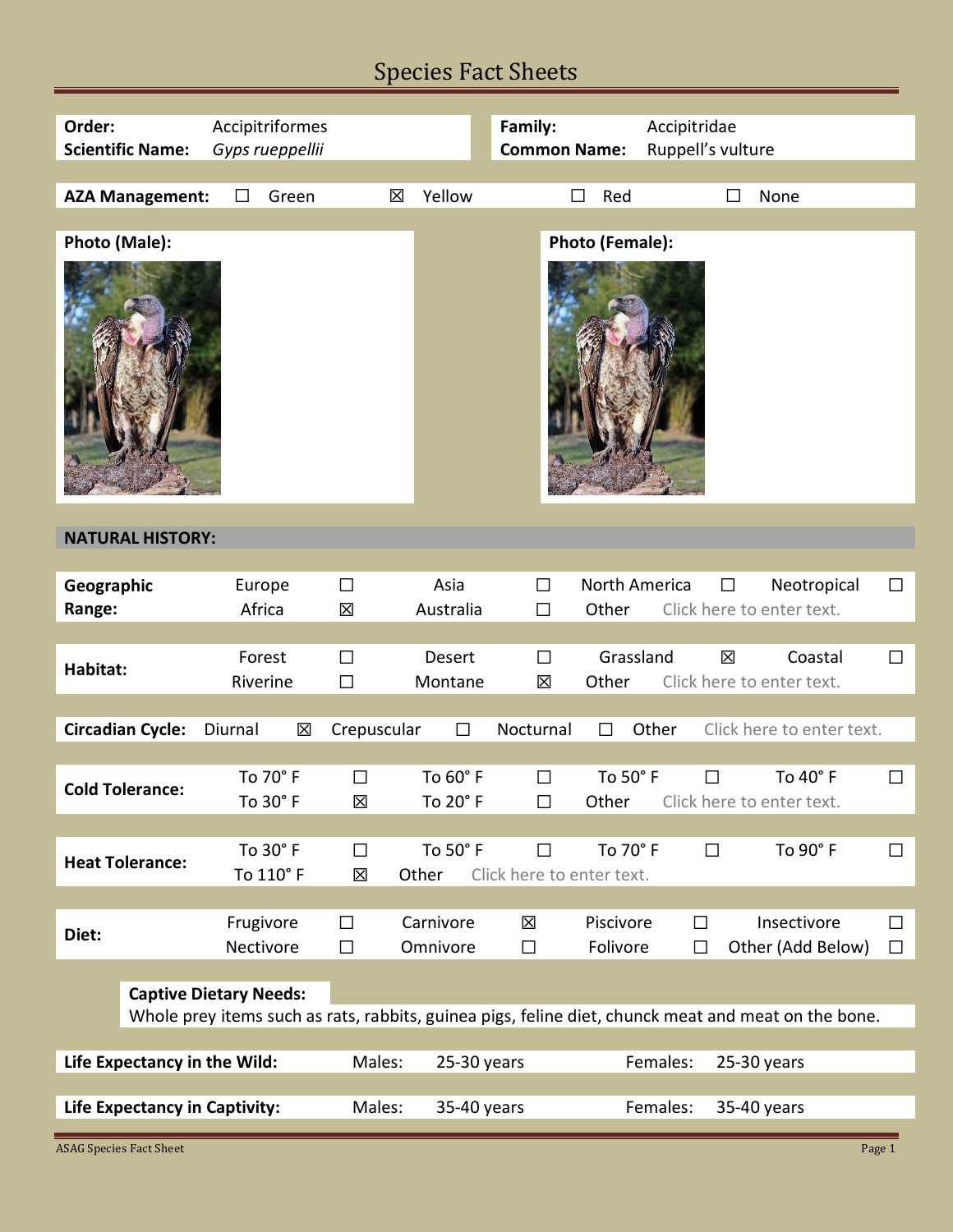# Species Fact Sheets

| <b>BREEDING INFORMATION:</b>                                                                                            |                                                                                                                                                                                                                                         |                                                                                                                                                                                                                              |  |  |  |  |  |  |
|-------------------------------------------------------------------------------------------------------------------------|-----------------------------------------------------------------------------------------------------------------------------------------------------------------------------------------------------------------------------------------|------------------------------------------------------------------------------------------------------------------------------------------------------------------------------------------------------------------------------|--|--|--|--|--|--|
| <b>Age at Sexual Maturity:</b>                                                                                          | Males:<br>5-6 years                                                                                                                                                                                                                     | Females:<br>5-6 years                                                                                                                                                                                                        |  |  |  |  |  |  |
|                                                                                                                         |                                                                                                                                                                                                                                         |                                                                                                                                                                                                                              |  |  |  |  |  |  |
| <b>Courtship Displays:</b>                                                                                              | No courtship displays seen in managed populations. The female will collect<br>sticks and the male will arrange the sticks to form the nest. Pair bonded<br>birds will spend a good amount of time near each other around the nest site. |                                                                                                                                                                                                                              |  |  |  |  |  |  |
|                                                                                                                         |                                                                                                                                                                                                                                         |                                                                                                                                                                                                                              |  |  |  |  |  |  |
| <b>Nest Site Description:</b>                                                                                           | They will initially build a nest on rock ledges, nest can be used repeatedly for<br>several years growing in size each year. They will readily build nest on raised<br>platforms within a managed population.                           |                                                                                                                                                                                                                              |  |  |  |  |  |  |
|                                                                                                                         |                                                                                                                                                                                                                                         |                                                                                                                                                                                                                              |  |  |  |  |  |  |
| <b>Clutch Size, Egg Description:</b>                                                                                    | One                                                                                                                                                                                                                                     |                                                                                                                                                                                                                              |  |  |  |  |  |  |
| <b>Incubation Period:</b><br>55 days                                                                                    |                                                                                                                                                                                                                                         | <b>Fledgling Period:</b><br>150 Days                                                                                                                                                                                         |  |  |  |  |  |  |
|                                                                                                                         |                                                                                                                                                                                                                                         |                                                                                                                                                                                                                              |  |  |  |  |  |  |
| <b>Parental Care:</b><br>Both parents will care of the chick                                                            |                                                                                                                                                                                                                                         |                                                                                                                                                                                                                              |  |  |  |  |  |  |
| <b>Chick Development:</b><br>Chick reliant on parents. Chicks are altricial with a relatively slow development stage.   |                                                                                                                                                                                                                                         |                                                                                                                                                                                                                              |  |  |  |  |  |  |
| <b>CAPTIVE HABITAT INFORMATION:</b>                                                                                     |                                                                                                                                                                                                                                         |                                                                                                                                                                                                                              |  |  |  |  |  |  |
| <b>Social Structure in the Wild:</b><br>Highly social, gathering in large flocks at feeding sites and breeding location |                                                                                                                                                                                                                                         |                                                                                                                                                                                                                              |  |  |  |  |  |  |
|                                                                                                                         |                                                                                                                                                                                                                                         |                                                                                                                                                                                                                              |  |  |  |  |  |  |
| <b>Social Structure in Captivity:</b><br>Highly social, when possible house in larger flocks.                           |                                                                                                                                                                                                                                         |                                                                                                                                                                                                                              |  |  |  |  |  |  |
|                                                                                                                         |                                                                                                                                                                                                                                         |                                                                                                                                                                                                                              |  |  |  |  |  |  |
| <b>Minimum Group Size:</b><br>$\overline{2}$                                                                            |                                                                                                                                                                                                                                         | <b>Maximum Group Size:</b><br>1000s                                                                                                                                                                                          |  |  |  |  |  |  |
| Compatible in<br>Yes<br><b>Mixed Species Exhibits:</b>                                                                  | <b>Comments:</b>                                                                                                                                                                                                                        | Very popular mixed species option due to the fact<br>that they can be housed with hoofstock of varying<br>sizes                                                                                                              |  |  |  |  |  |  |
|                                                                                                                         |                                                                                                                                                                                                                                         |                                                                                                                                                                                                                              |  |  |  |  |  |  |
| <b>Optimal Habitat Size:</b>                                                                                            | Click here to enter text.                                                                                                                                                                                                               |                                                                                                                                                                                                                              |  |  |  |  |  |  |
|                                                                                                                         |                                                                                                                                                                                                                                         |                                                                                                                                                                                                                              |  |  |  |  |  |  |
| <b>Management Challenges:</b>                                                                                           |                                                                                                                                                                                                                                         | Ruppell's tend to breed more consistently in larger flocks. Due to breeding<br>seasonality facilities in the northern part of the country may have challenges<br>breeding unless they have appropriate indoor holding space. |  |  |  |  |  |  |
|                                                                                                                         |                                                                                                                                                                                                                                         |                                                                                                                                                                                                                              |  |  |  |  |  |  |
| <b>ADDITIONAL COMMENTS:</b>                                                                                             |                                                                                                                                                                                                                                         |                                                                                                                                                                                                                              |  |  |  |  |  |  |
|                                                                                                                         |                                                                                                                                                                                                                                         |                                                                                                                                                                                                                              |  |  |  |  |  |  |
| Click here to enter text.                                                                                               |                                                                                                                                                                                                                                         |                                                                                                                                                                                                                              |  |  |  |  |  |  |
|                                                                                                                         |                                                                                                                                                                                                                                         |                                                                                                                                                                                                                              |  |  |  |  |  |  |